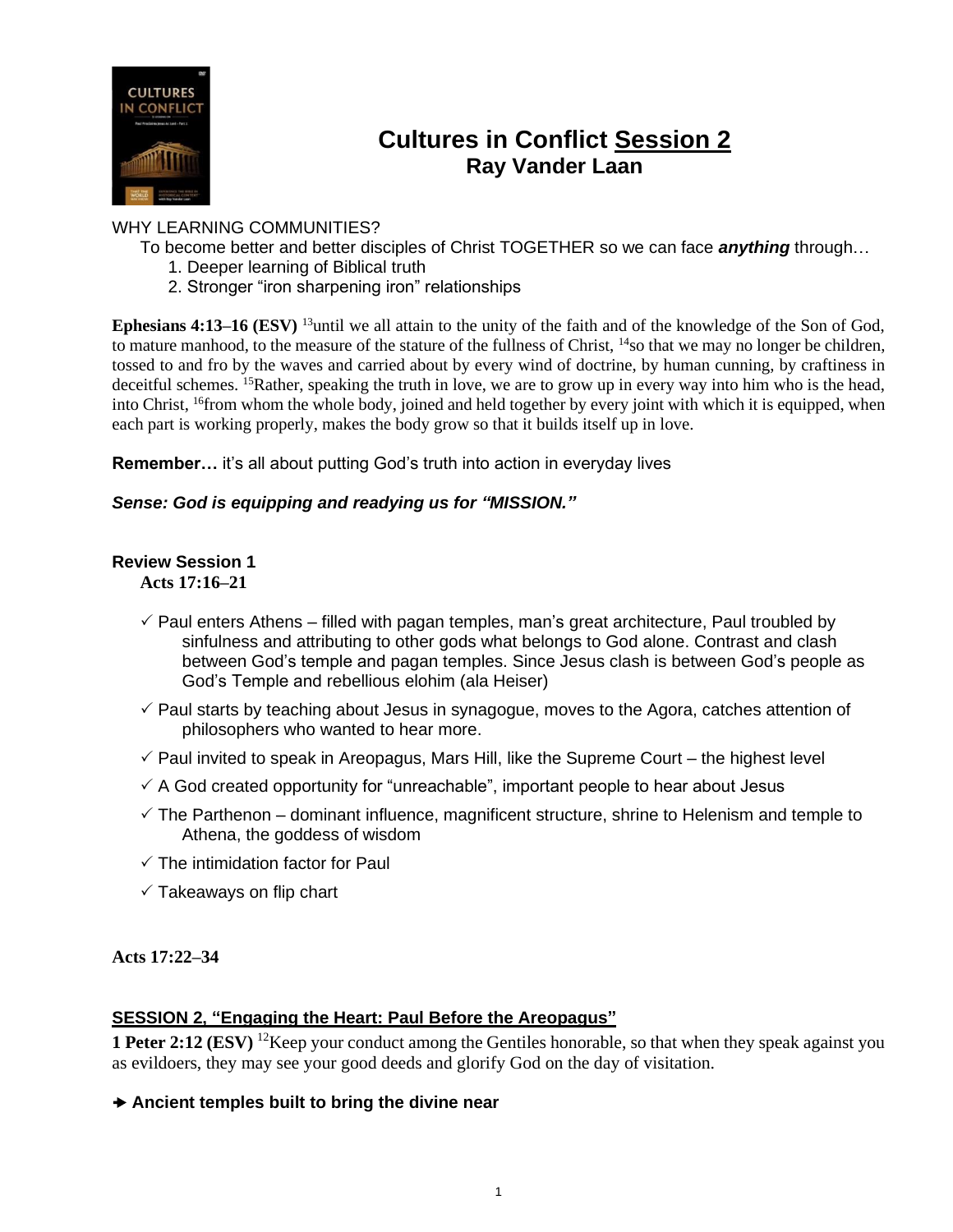## **Paul connects with his audience through their worldview**

- $\checkmark$  Introduces his God using their terminology
- $\checkmark$  Explains his God through their ideas
- $\checkmark$  Presents the big, new idea resurrection of Jesus

### APPLICATIONS:

- What does it look like to meet people where they are?
- What are intimidation factors for us (Paul being in the Supreme Court!")
- PH Insight: our offensive weapon is "the sword of the Spirit, which is the word of God," (Ephesians 6:17b), which is about Spirit empowered *living* and *speaking* the truth in love so that the lost are found and followers of Christ grow.
- Who are the people God is telling you to reach to as salt and light?

#### **→ Paul connects with his audience using the Text:**

Easy to miss where Paul's worldview was coming from…

#### **Acts 17:24 and following**

 $\checkmark$  Allusions to ideas and quotes from the Text Paul refers, *alludes* to

Deuteronomy 4

Isaiah 42

2 Chronicles 6 - same passage Stephen referred to

Genesis 10 and 11

Deuteronomy 32

Deuteronomy 4

 $\checkmark$  The Text achieves its purpose

Paul came to debate with scholars, brilliantly framed his message in the cultural ideas and metaphors they understood but his message is Hebrew Bible.

God is looking for people who engage the culture they live in as men and women of the text. Never present what you believe outside the language of the text – quotations, allusions, ideas.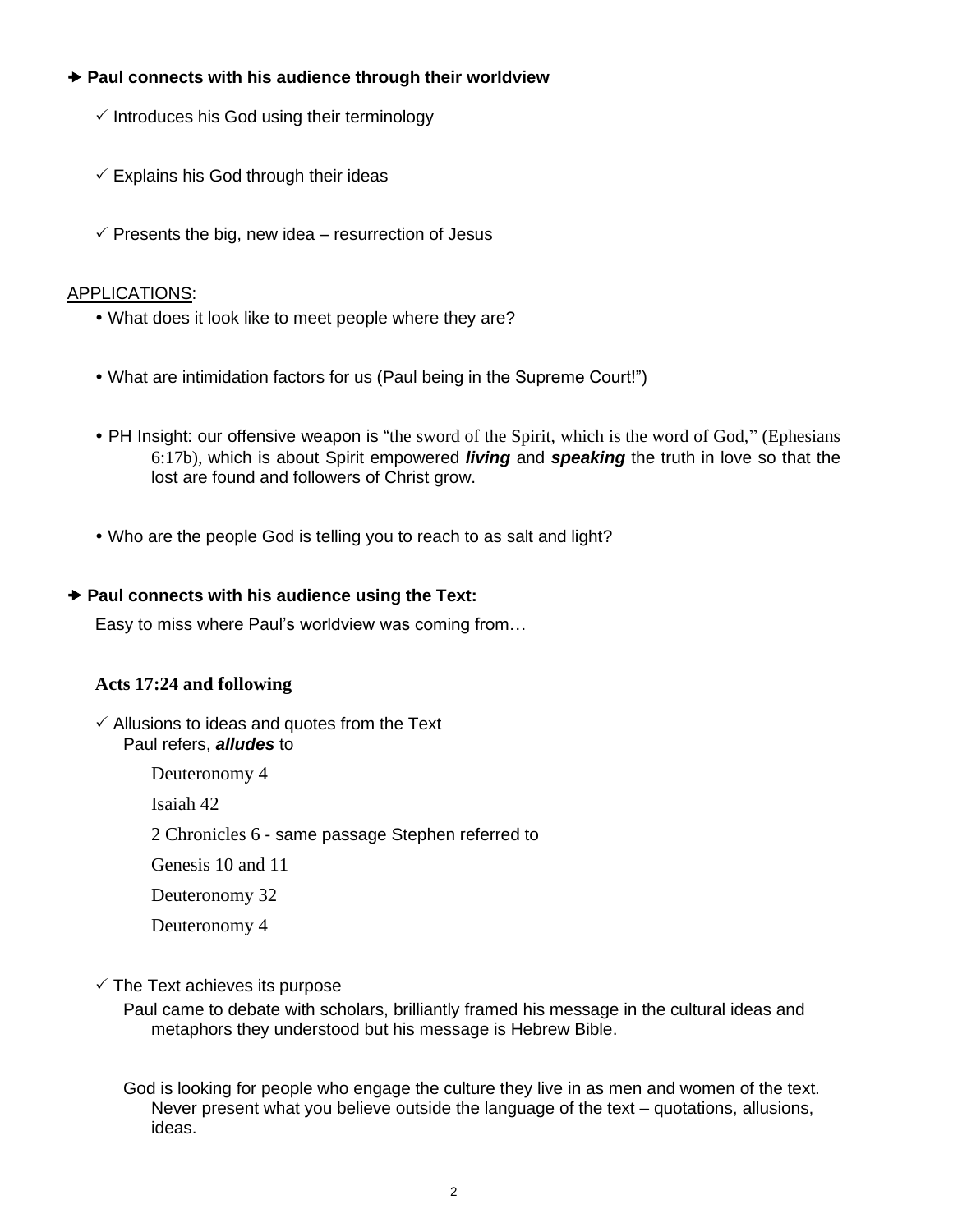**Isaiah 55:10–11 (ESV)** <sup>10</sup>"For as the rain and the snow come down from heaven and do not return there but water the earth, making it bring forth and sprout, giving seed to the sower and bread to the eater, <sup>11</sup>so shall my word be that goes out from my mouth; it shall not return to me empty, but it shall accomplish that which I purpose, and shall succeed in the thing for which I sent it.

#### **You are God's Parthenon!**

In our Hellenistic culture, we must engage the culture as people who know the culture well, developing relationships and connecting with the truth of the Biblical text.

God's way is always to put His temple on display – YOU! Live big. Live public. Not shouting, instead learn the culture of people and relate to them accordingly but never forget the truth always comes from the Bible, as we are shaped by the Messiah Himself. You are God's Parthenon in your community with the mission as a city on a hill – not simply to engage in rational debate but to show them by demonstration.

Temples made with hands are slowly decaying, but WE, as God's temple, are going the other way – slowly being finished. Seek the Lord, Paul says. There are those who grope blindly.

YOU as the Temple can bring His Presence to the groping – make Him near and people will find Him.

#### APPLICATIONS:

- Are you surprised no church was established in Athens? Why or why not?
- What might Paul's time in Athens have been about?
- How are we to respond when expectations are not met?

#### *TAKEAWAYS*